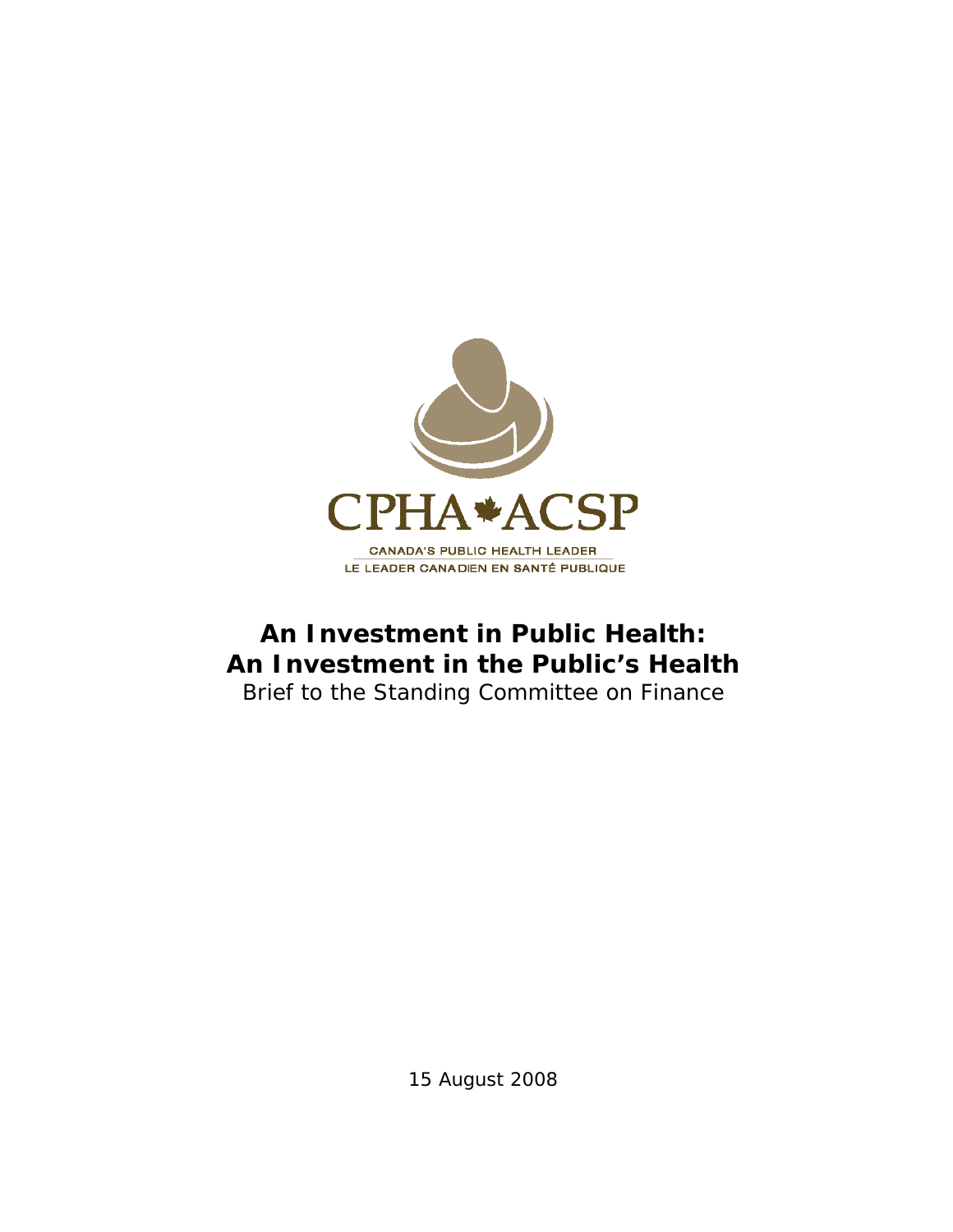## **Executive Summary**

Why are some people healthy and others not? This is the question that public health seeks to address through the formulation of sound public policy and the design and delivery of health-effective preventative, protective and promotive programs. Within the context of universal access to appropriate and high quality essential health services, public health is an important element in protecting and promoting the health of Canadians

One of the major challenges facing Canada is the need to take action to improve equitable access to the conditions that affect the health of all people living in Canada.

The Canadian Public Health Association (CPHA) is pleased to present to the Standing Committee on Finance, as it holds the pre-budget consultations for 2009.

Canada can be proud of its achievements in terms of health status. As cited in the Chief Public Health Officer's report for 2008, life expectancy for men and women has increased substantially over the past [1](#page-1-0)0 years.<sup>1</sup> Infant and maternal mortality are among the lowest in the world.

The challenge before all of us is to attain the *Health Goals for Canada*, as agreed upon by the Federal and Provincial/Territorial First Ministers in 2004, through a comprehensive and inter-sectoral approach that addresses all determinants of health and seeks to increase equity of health for all. We suggest that an investment in Public Health and the public health approach will bring us closer to this goal.

## *Recommendation: Create a new funding mechanism dedicated to a "determinants of health" approach and increase the budget of the Public Health Agency of Canada.*

CPHA recommends that the Government of Canada invest during 2009 in the country's public health infrastructure, as well as in community-derived solutions that address the determinants of health. CPHA proposes a two-pronged approach:

- i. The creation of a new Determinants of Health Fund, valued at \$60,000,000.
- ii. An increase in the operational and programmatic budget of the Public Health Agency of Canada.

Public health is a public good. Investing in public health is critical, whether through core support to the Public Health Agency of Canada, through transfer payments to the provinces and territories which include funding earmarked in support of public health functions and/or programs, or through mechanisms that increase the amount of money available to Canadians to provide for their basic needs and which protects and enhances their health and well-being. The goal is to decrease the social gradient in health, such that all Canadians, wherever they live and whatever their life condition have equal access to the basic conditions that affect their health

 $\overline{a}$ 

<span id="page-1-0"></span><sup>&</sup>lt;sup>1</sup> Chief Public Health Officer. Report on the State of Public Health in Canada 2008.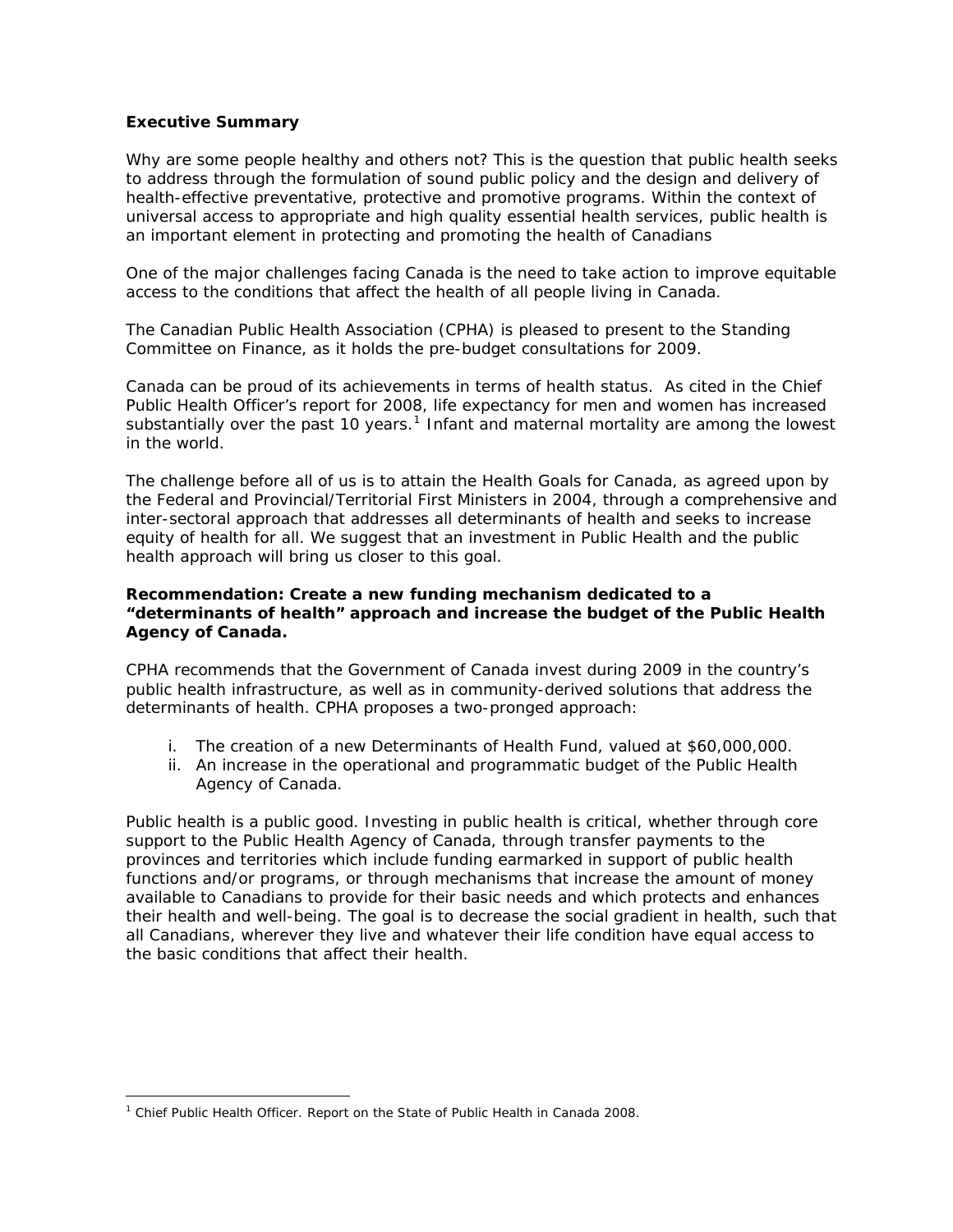#### **Introduction**

 $\overline{a}$ 

Why are some people healthy and others not? This is the question that public health seeks to address through the formulation of sound public policy and the design and delivery of health-effective preventative, protective and promotive programs. Within the context of universal access to appropriate and high quality essential health services, public health is an important element in protecting and promoting the health of Canadians.

The Canadian Public Health Association (CPHA) is pleased to present to the Standing Committee on Finance, as it holds the pre-budget consultations for 2009. CPHA has previously addressed this Committee, in its own stead and as a founding member of the Canadian Coalition for Public Health in the  $21<sup>st</sup>$  Century (CCPH21C). The purpose of this submission is to recommend that the national budget recognize that *an Investment in Public Health is an Investment in the Public's Health*.

CPHA is Canada's leading non-governmental voice dedicated exclusively to public health. The public health community in Canada is multidisciplinary and multisectoral in nature and includes many different professions. Founded in 1910, CPHA addresses a broad range of health and social issues in Canada. CPHA's members believe in universal and equitable access to the basic conditions which are necessary to achieve health for all Canadians.

# **The Nature of a Public Health Approach**

The emphasis in past federal budgets has been on funding health care services, through mechanisms such as the Canada Health Transfer, and by putting into place efficient mechanisms such as the Waiting Times Reduction Transfer to make the health care system more efficient. An independent study published in the Journal of Epidemiology and Community Health confirms that the introduction of public Medicare in Canada has made a major impact on reducing inequities in health care.<sup>[2](#page-2-0)</sup> The bulk of investments in the health sector go to the provision of curative health (largely clinic and hospital-based) services. While important, health care services are only one element for maintaining and improving the health of people living in Canada.

If Canada is to achieve the goal of a high level of health and equity of health for all, then other health-affecting factors that impact the health of a population, known as the social determinants of health, must also be taken into account. These factors include income security, social inclusion, employment, early childhood development, education, housing and food and nutrition security, just to name a few. The contribution of the health care delivery system on improving the health of Canadians is highly dependent on these factors.

As pointed out in a recent article published in The Lancet by Sir Michael Marmot (Chair of the WHO Commission on Social Determinants of Health), inequalities in health arise from broader inequalities within societies. $<sup>3</sup>$  $<sup>3</sup>$  $<sup>3</sup>$  It is in large part the effects of social and economic</sup> conditions that determine the risk of illness and the necessary actions to prevent and treat illness when it occurs. The WHO Commission, in which Canada has played a leadership role, will release its report soon. One of the major challenges facing Canada is the need to take action to improve equitable access to the conditions that affect the health of all people living in Canada.

<span id="page-2-0"></span><sup>&</sup>lt;sup>2</sup> National Union of Public and General Employees. Independent study validates Canada's Medicare program. Ottawa, 2008.

<span id="page-2-1"></span><sup>3</sup> Marmot M. Achieving health equity: from root causes to fair outcomes, *Lance* 2007; 370: 1153-1163.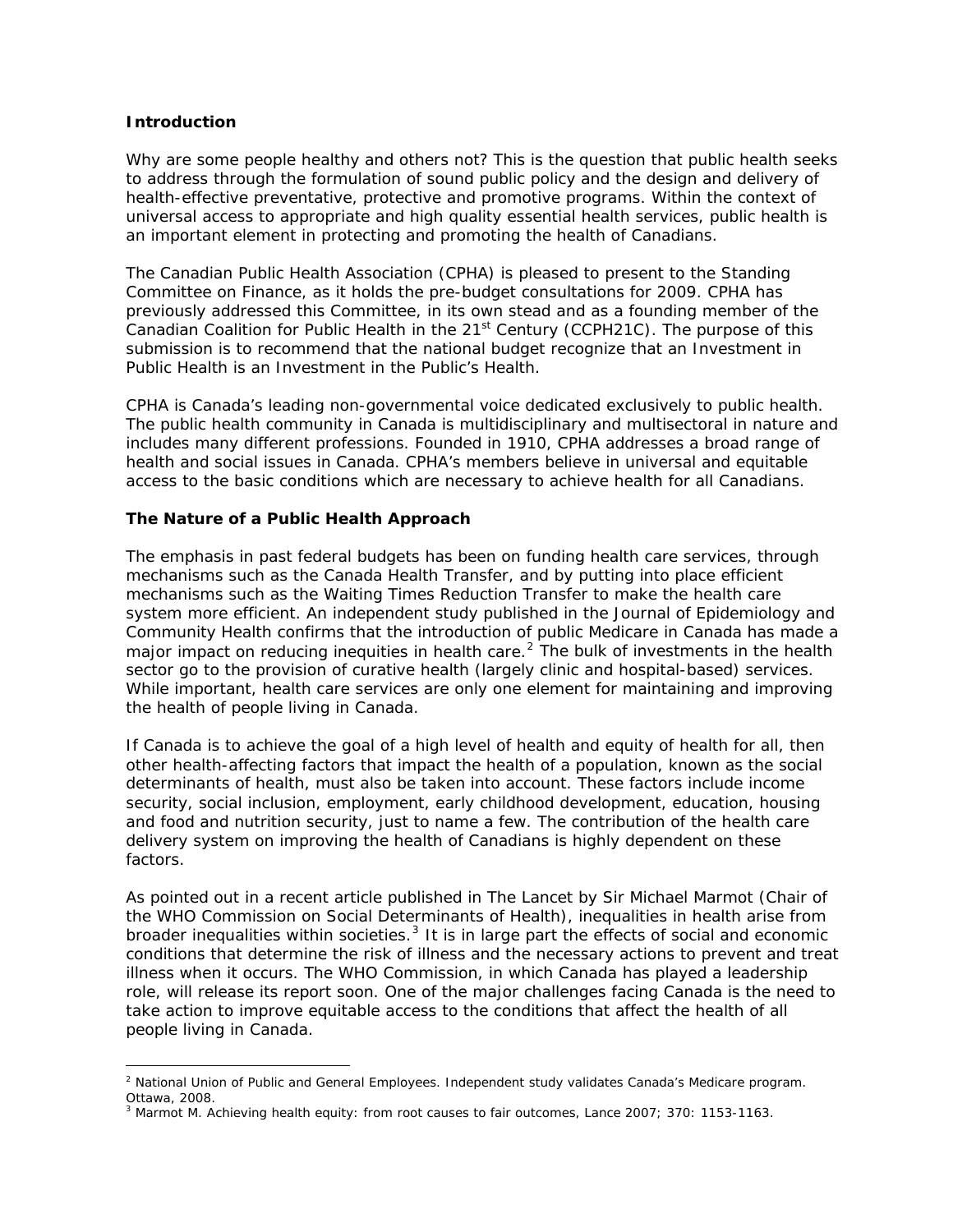# **The Canadian Context**

Canada can be proud of its achievements in terms of health status. As cited in the Chief Public Health Officer's report for 2008, life expectancy for men and women has increased substantially over the past 10 years. Infant and maternal mortality are among the lowest in the world. $4$ 

But not all health trends are improving for all Canadians. Like many developed countries, Canada has a significant socio-economic gradient that links directly to health outcomes. Here are some examples cited in a number of reports including the 2008 Chief Public Health Officer's report:

- There is a strong link between rates of suicide and income. In Canada, we have seen much higher rates of suicide among lower income and including First Nations people, and in particular among Aboriginal youth.
- There is a strong link between income, rate of unemployment and health outcomes. When compared to Canadians who complete high school, those who drop out are more likely to receive social assistance and unemployment payments, more likely to have poor knowledge about health-affecting behaviours and more prone to illness and injury.
- There is a strong link between income and early childhood development. Children from families with lower incomes (and lower levels of education) have poorer overall health and demonstrate higher rates of cognitive difficulties, behavioural issues, hyperactivity and obesity throughout childhood. This is not to say that all disadvantaged children will do poorly or will experience poor health, but the evidence does suggest that children living in low socio-economic situations are likely not to recover from a setback.

The challenge before all of us is to attain the *Health Goals for Canada*, as agreed upon by the Federal and Provincial/Territorial First Ministers in 2004, through a comprehensive and inter-sectoral approach that addresses all determinants of health and seeks to increase equity of health for all. We suggest that an investment in Public Health and the public health approach will bring us closer to this goal.

 $\overline{a}$ 

<span id="page-3-0"></span><sup>&</sup>lt;sup>4</sup> Chief Public Health Officer. Report on the State of Public Health in Canada 2008.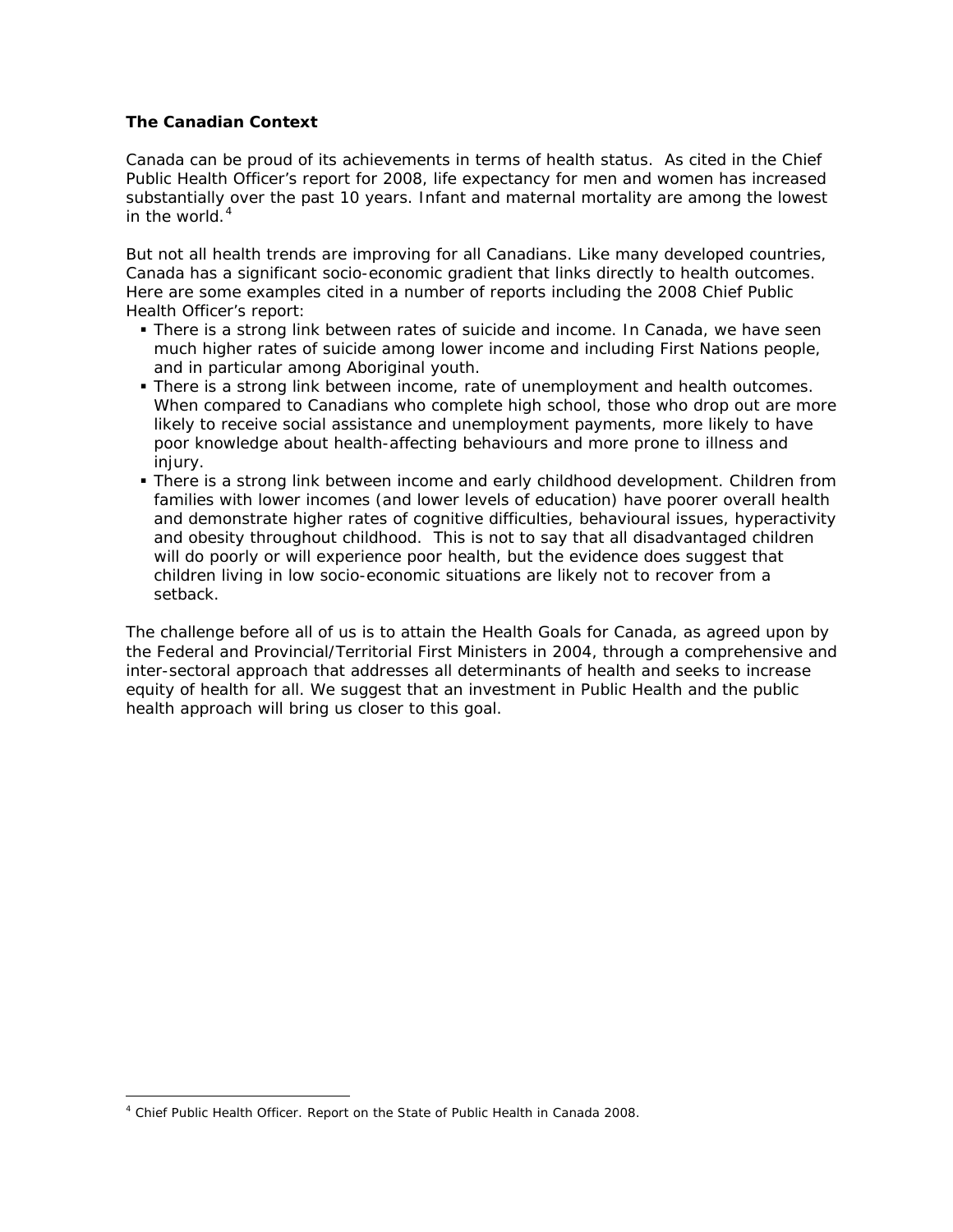# *Recommendation: Create a new funding mechanism dedicated to a "determinants of health" approach and increase the budget of the Public Health Agency of Canada (PHAC).*

Under the terms of the legislation governing the Canada Health Transfer (CHT), the Government of Canada committed to increase the cash contribution at an annual rate of not less than 6% beginning in April 2006 and ending on March 31, 2014. In 2008-2009, the Canada Health Transfer totalled \$22.629 billion, a 6% increase over the previous year. For 2009, based on an annual increase of 6%, the amount transferred to the provincial and territorial governments will total \$23.987 billion. None of the CHT is earmarked for public health services that prevent illness and promote health. Funding must be allocated to the "up stream" activities that result in cost-savings to the health care delivery system.

CPHA recommends that the Government of Canada invest during 2009 in the country's public health infrastructure, as well as in community-derived solutions that address the social determinants of health. CPHA proposes a two-pronged approach:

#### **The creation of a new Determinants of Health Fund, valued at \$60,000,000**

In previous submissions, CPHA has called for examination of a new funding mechanism for public health, as public health is not included in the Canada Health Act, which governs the services covered through the CHT. The Naylor Report called for a federal commitment to national public health functions, including core funding to PHAC, of \$1.1 billion per year. It also called for a special fund dedicated to public health of not less than \$300 million per annum, earmarked for a new Public Health Partnerships Program to strengthen general P/T public health infrastructure.

Poor social and economic circumstances affect health. Given the importance of income, employment and job security, housing, education, food security, early childhood development, and the absence of stress and addiction, CPHA urges the Government of Canada, through Budget 2009, to create a special fund dedicated to supporting initiatives that take action on the social determinants of health. CPHA suggests an initial investment of \$60,000,000, equivalent to approximately 10% of PHAC's annual budget. This fund, to be administered through the Agency, would be dispersed in support of national, provincial/territorial and local level initiatives.

# **An increase in the operational and programmatic budget of the Public Health Agency of Canada**

Over the past two fiscal years, the allocation to the Public Health Agency of Canada (PHAC) increased from \$506,589,000 to \$590,530,000, equivalent to an annual compounded rate of increase of 8%.<sup>[5](#page-4-0),[6](#page-4-1)</sup> This translates into a net annual increase of approximately 5.75%, assuming an annual inflation rate of 2.2% between April 2006 and April 2008. Notwithstanding this increase over a three-year period, the budget allocated to PHAC decreased by 10.3% between 2007-2008 and 2008-2009, from \$658,342,000 to \$590,530,000.<sup>[7](#page-4-2)</sup> The net reduction was due to a decrease in the Agency's operating

<span id="page-4-2"></span><span id="page-4-1"></span>[http://www.tbs-sct.gc.ca/m](http://www.tbs-sct.gc.ca/)edia/nr-cp/2008/0228\_e.asp, downloaded August 11, 2008 7 Information cited does not include Supplementary Estimates.

 $\overline{a}$ 

<span id="page-4-0"></span><sup>&</sup>lt;sup>5</sup> Government of Canada. 2007-2008 Parts I and II – Main Estimates. Treasury Board of Canada Secretariat, [http://www.tbs-sct.gc.ca/est-pre/20072008/me-bd/pub/me-245\\_en.asp](http://www.tbs-sct.gc.ca/est-pre/20072008/me-bd/pub/me-245_en.asp), downloaded August 11, 2008 Government of Canada. Tabling of the 2008-2009 Main Estimates. Treasury Board of Canada Secretariat,

<sup>13</sup> Learning from SARS - Renewal of Public Health in Canada - A report of the National Advisory Committee on SARS and Public Health October 2003, Chapter 4F.2